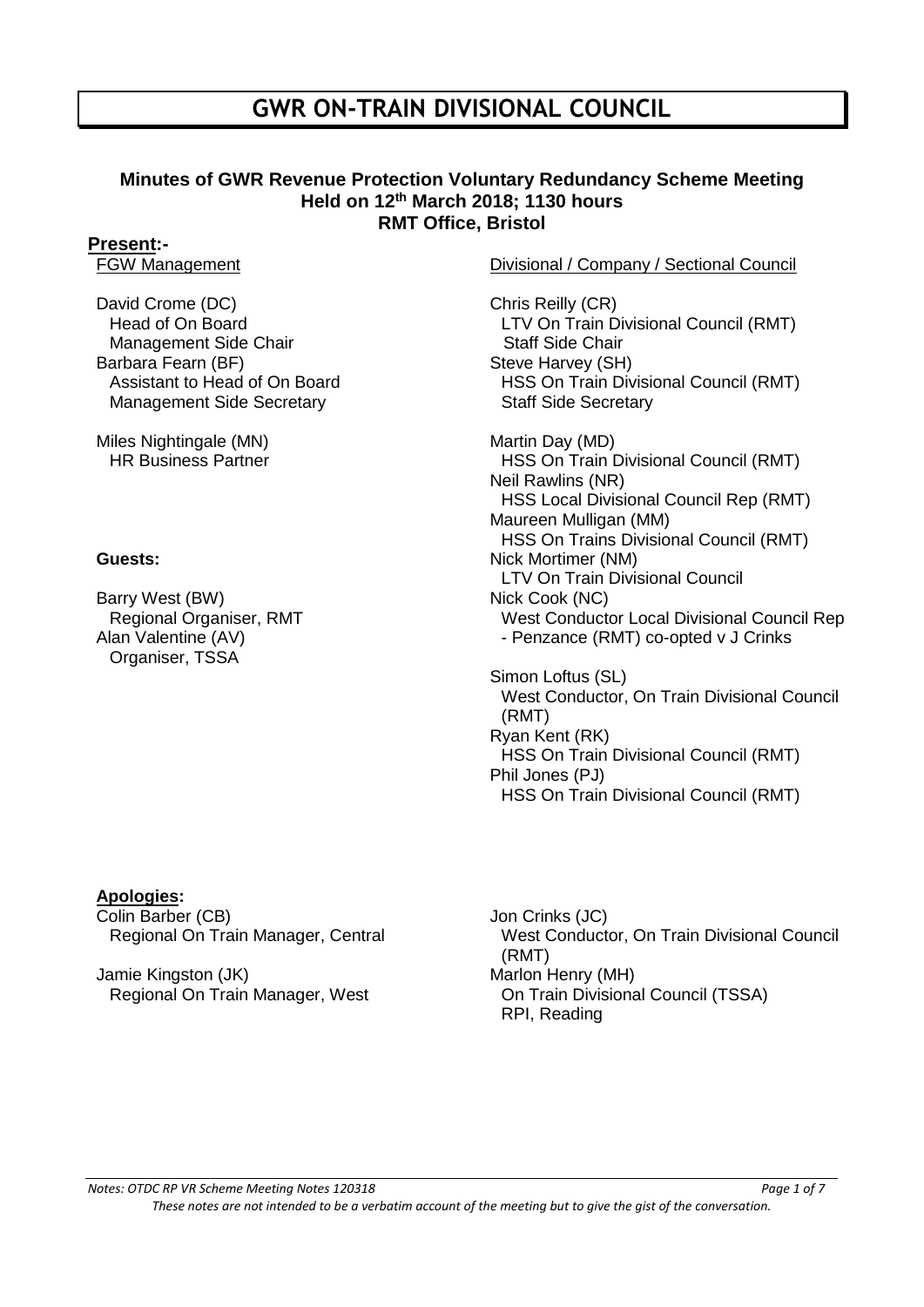- CR: Thank you for the Paper you have provided us with.
- DC: It is a draft at this stage.
- CR: We have asked A Valentine (AV) and B West (BW) to join us which is something we like to do.
- AV: The starting point is to understand the rationale and the numbers, and for clarity the grades and locations it is being offered to.
- DC: When we looked at the Organisation we identified there was an opportunity in the East Region with Revenue Protection staff. Our first look was at Revenue Protection Inspectors (RPIs) in the East Region, but we think we should involve Ticket Examiners (TEs) as there is some cross matching that can be done. We are looking at an ideal number of 20 but there is some flex which means it could go up but there is a finite number.

In the East Region with 100 members of staff, you can skim off a percentage without affecting the amount of revenue they bring into the Business, as there is easy money and harder money to be obtained, and in theory you could lose a small to medium number of colleagues and you do not lose a disproportionate amount of money.

The Company is looking to save heads across the Business. The Grades represented by this Council are in a good position - Catering numbers are going up as are Guard numbers as they are core train crew and critical to the Business, and to some extent TEs are too and their value to the Business is critical. The RPIs are doing critical work in the Business as well.

I have stopped short of saying it is anything to do with Crossrail and - publicly we would take that line. Crossrail have a Revenue Protection Team and is not linked in any way to this, and no TUPE arrangement was in place. However, there is something about the way the market is working - with C-pay and Oyster - and the nature of Revenue Protection is changing and therefore is slightly changing the nature of the work.

The Company wants to lose some heads and have asked me to look at a number of approximately 20 to go. The clear point I have already made is that it is a Voluntary Redundancy opportunity and will not move beyond that. Which is the conversation I have had with my boss (R Rowland, GWR Customer Service and Transformation Director) and it will not progress from that, and if we do not get the numbers then that is as it is rather than looking elsewhere – which is my belief.

In the East Revenue Protection Team there are people who have been here a long time and I sense there may be some people who would be interested in this, and have done some quiet research on this and sense it may be a fantastic opportunity for them to leave perhaps a little earlier than they intended to with a clean break and a financial settlement.

Our plan is to go to the East Revenue Protection colleagues and they let us know if they would like to have a conversation. There are no guarantees that they will be accepted - there is no guarantee that if they want it they will get it, but people are not obliged ie they can have a conversation and move aside if they do not like what is on offer.

We are happy to start this in a fairly informal way. We have borrowed a lot of the work the Engineers have been doing and using similar numbers to the matrix that has been used for them – which I believe BW and AV have been involved in. Does that help?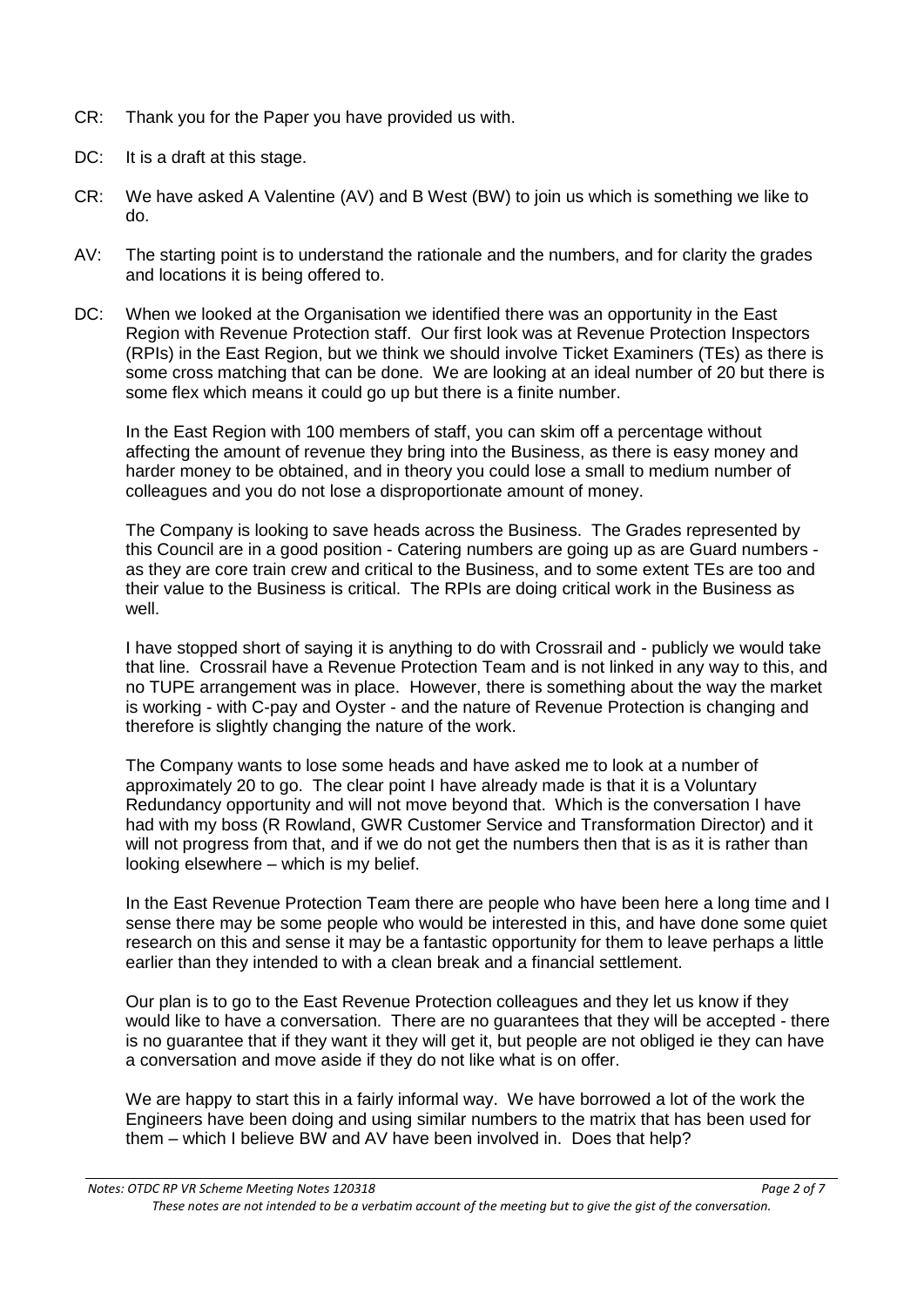- AV: Yes. There are some questions and understanding that if there are 100 staff and you are looking at 20 – 30 potential people is there any guarantees about current working practises, what about the rationale for the work plan now and going forward?
- DC: We can afford to lose RPIs more than we can TEs. You do not cancel trains or shut Booking Offices due to Revenue Protection colleagues. We have expanded the Teams over the years and it has always been a big team in the East, and is always marginal when you get to so many people - the cost benefit of having those people.

The activity of TEs and RPIs, they get involved in a lot of different activities ie they do a lot of blocks and a lot in the East where Crossrail have taken that over. Our view is not 'good riddance to that - ie West Drayton for example - so that we would lose that activity and we can be rid of those people', it was always about having Revenue Protection people on train rather than on stations.

There is a lot of work with TEs at the moment to pull them out of Stations work. A lot of them are doing too much work at stations on behalf of the Stations Team, but we do still need some of that activity. Our view is that it has not been well managed and we are developing a Service Level Agreement with Stations to create an understanding of when they need TE coverage and where, and making the diagrams to be more robust and so it says what they are doing for the day - as per train crew - so some tightening and efficiency with the TE grade.

We are not putting RPIs on diagrams, but some more efficiency with them.

We have been having a bit of a performance drive with RPIs in the East Region over the last year and there is a dramatic difference with low performing and high performing RPIs and we will not be favouring the low performers, however if the opportunity comes along and they may say 'fine I will take it'. If we can get a high performing Revenue Protection Team we can achieve it with less people than we have now.

If 20 people leave the team and we have to do some rebalancing of the areas we will do  $$ but I don't not believe it will leave us dramatically short anywhere – but the nature of Revenue Protection is changing and moving to an electronic activity, and probably moving to dealing with a lot more fraud activity ie; high value fare evasion and it is worth more to make the RPIs a more specialist Team.

We used to have a Fraud Manager and we are looking to replace that role as part of this change, and an RPI post may support that role and develop the Team accordingly. It is more tech savvy fraud and we need to move with that.

- AV: This Voluntary Redundancy scheme it sounds like some of the things ie diagramming, changing the role of things, have you plans and formulating more detail with relevant Reps?
- DC: I have been talking to CR and the Council about that and it is not outside of Terms and Conditions and the proposal I have not yet spoken about is about putting TEs on a bookingon system and running them through Swindon rather than resourcing locally. A proposal will come to the Council shortly.

We are trying to move TEs into a disciplined rostering system as per how Drivers, Guard and Catering are organised and get their Links and Diagrams done better and put on Genius.

I have done some Grievances in Revenue Protection and it links back to needing better organisation.

*Notes: OTDC RP VR Scheme Meeting Notes 120318 Page 3 of 7 These notes are not intended to be a verbatim account of the meeting but to give the gist of the conversation.*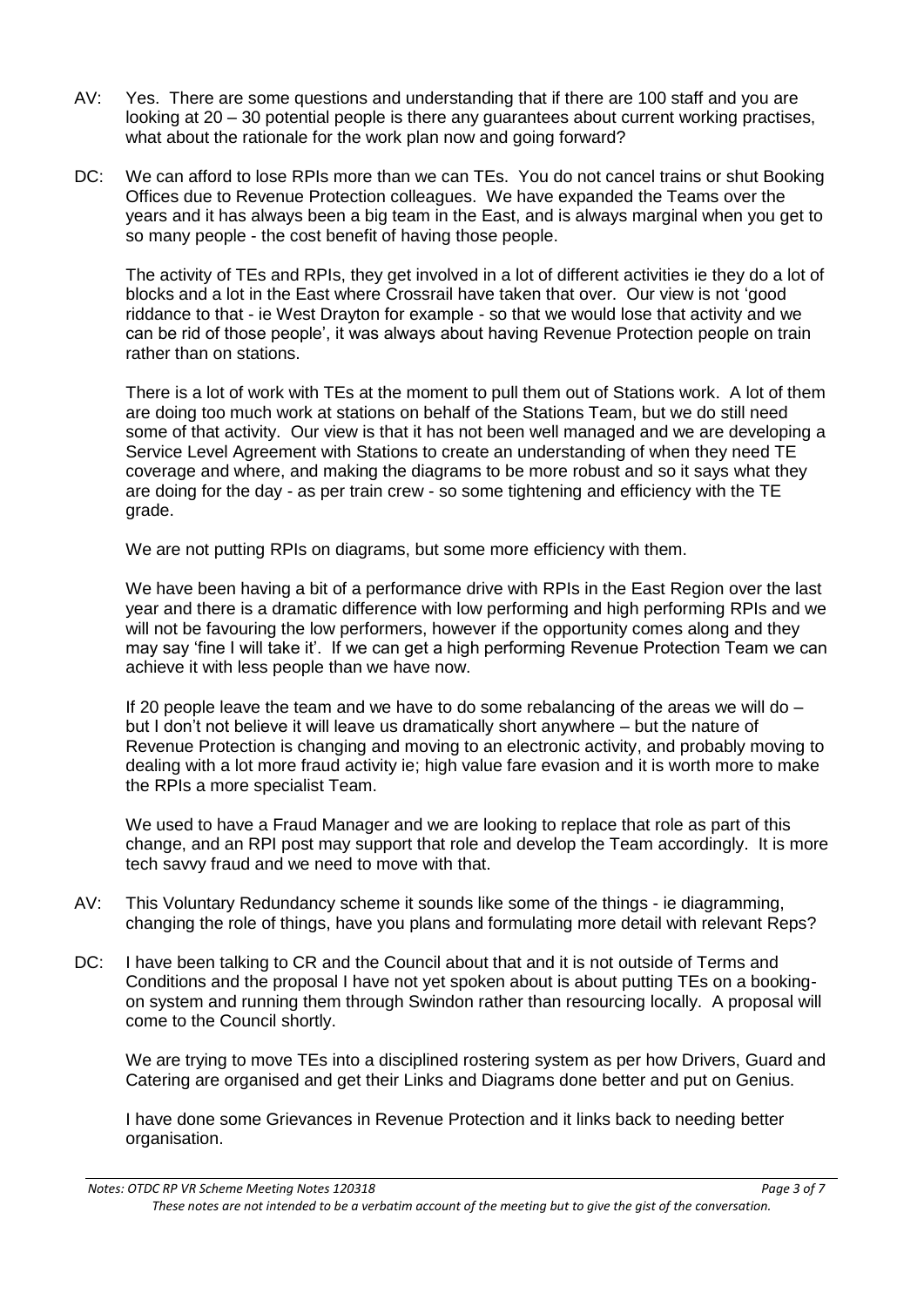- $AV:$  It sounds like there is more work to be done?
- DC: We have shared that with the Council that Revenue Protection is going electronic particularly in the East Region but across the Business. We have had the Retail Team here talking about the move to electronic based ticketing with bar codes and smart cards. We will see less and less paper card tickets going forward.
- AV: I am trying to make sure things that are supposed to be happening are, and it sounds like the case.
- DC: You are here today which we appreciate.
- AV: If you get the 20 you propose, and no more would that be a case that all 20 would be accepted no matter who they were?
- DC: We would like to get 20 but not upset if it was approaching 30 but I think that would be starting to hurt us, although I think that the number is 25 and it would dip into the revenue that is easier to take.
- AV: Voluntary Redundancy is not the only solution. We have discussed in the Staff Side that if there were jobs in West or Central that people could apply for, is there a relocation package you could offer for those areas where there might be some vacancies – is that something to be considered?
- DC: We can look at it how would you like us to play that?

We would be open minded if there was anyone who expressed an interest in doing that. There are not that many vacancies elsewhere, however the Central region has a lot of part time roles. We are open to suggestion and I don't know if you want that put in the Package or whether we include it in conversations with people? I don't know how we write that into the Package as there might not be many vacancies.

- AV: Those interested in Voluntary Redundancy might be a different group to those who would like to relocate, but for the Council it would be good for us to understand that.
- DC: We could find out and put a paragraph in the Package about that, however I don't think there will be a lot as generally if they want to move they would have already told us as we do listen to all the requests through this forum.
- AV: This is slightly different circumstances. So, would you be prepared to give them some money to move?
- DC: I think we would have to take it away but I fully support the principle of it.
- CR: This has been included in the Engineers Package.
- DC: When you are closing an area, you have to offer that, we don't have to do that.
- AV: From a business perspective you could save yourself some money by not having to recruit and train people, so a relocation package would be smaller.
- DC: We are happy to explore that.

What I wanted to get from you is that if we put this out there to colleagues, will they see it for what it is or will there be issues?

*Notes: OTDC RP VR Scheme Meeting Notes 120318 Page 4 of 7 These notes are not intended to be a verbatim account of the meeting but to give the gist of the conversation.*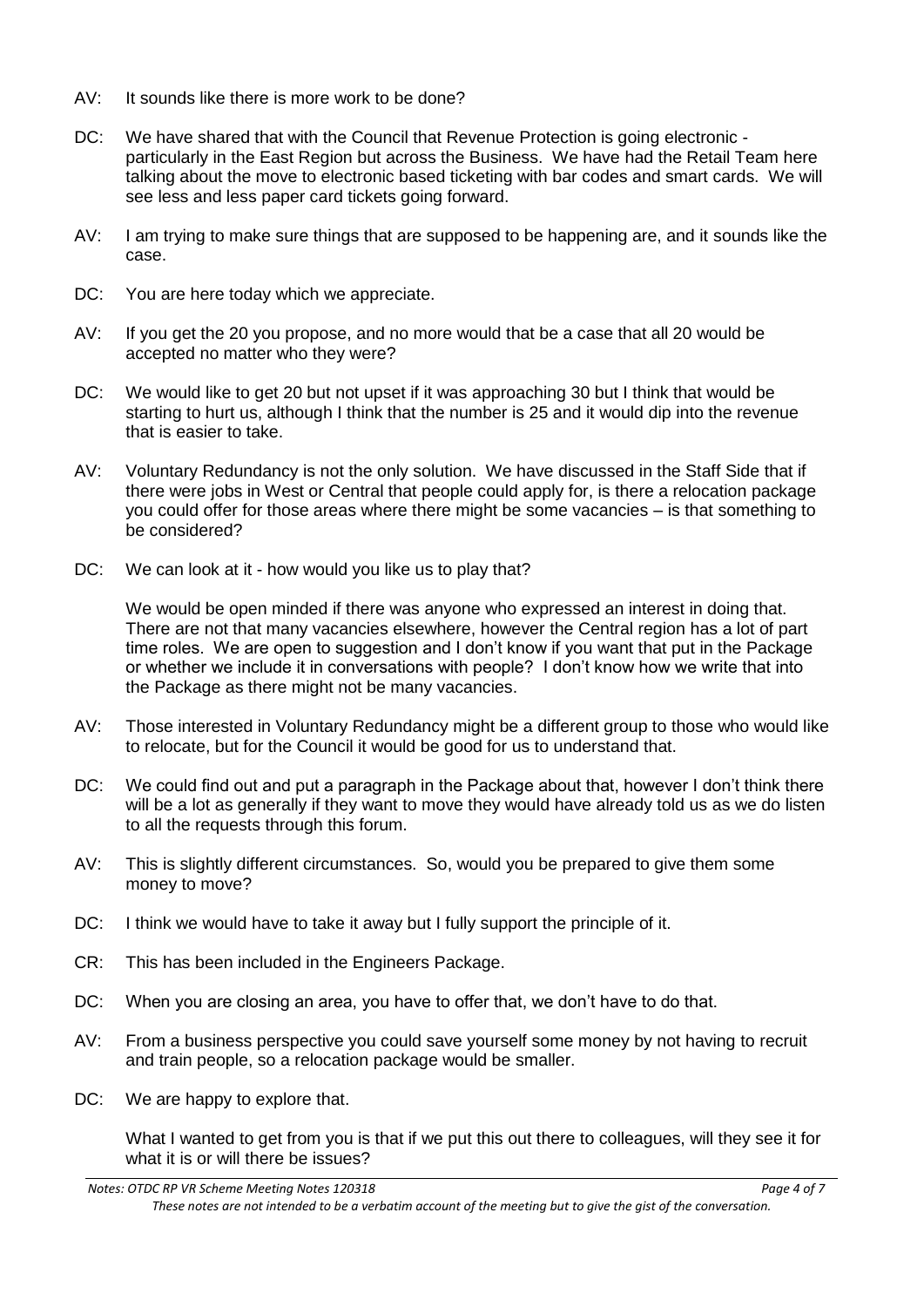- CR: There will probably be some issues, but I think some people have been ready for this, with Crossrail and also having so many people in the East area.
- DC: I don't want people to get worried or upset about it.
- CR: It is a voluntary scheme and if people are considering going then they can have a look at it but they don't have to go.
- DC: If 40 people look at it and say they absolutely want to go we have to set some criteria do you have any views?
- CR: We could have a selection criteria standard.
- AV: That was for the at-risk pool.
- DC: That was a selection process and everyone had to apply.
- CR: We could look for any good practise we could use.
- MN: It would be good to look at some best practise examples it is different to Engineering but there could be some things to be used.
- DC: From an employment law perspective is there anything we can use?
- MN: We have to be mindful of any age discrimination.
- AV: It is worthwhile double checking.
- BW: You may end up with some disappointed people. It may be fair to consider anyone whose life outside work - ie who were carers or medical conditions – where this may help them.
- DC: I suspect we are aware of people who may be interested in this.
- CR: I suspect there are approximately 30 35 who may be interested in this.
- DC: That would probably get us to 20 depending on circumstances and what other plans they have.
- CR: In terms of the financials not everyone is aware of that.
- AV: There is a matrix which covers 2.5 weeks' pay up to a maximum 25 years' service and 1 week's pay for every year in service for age 40 and above.
- MN: Based on the red book.
- AV: There are some details in terms of spelling out what the East Region is ie including Redhill and Worcester. There may also be some backlash from West and Central regions who may want to go.
- SH: Also, you mentioned any RPI who wanted to transfer to a TE.
- CR: There is also the salary issue.
- DC: Did you want me to put that in the paper?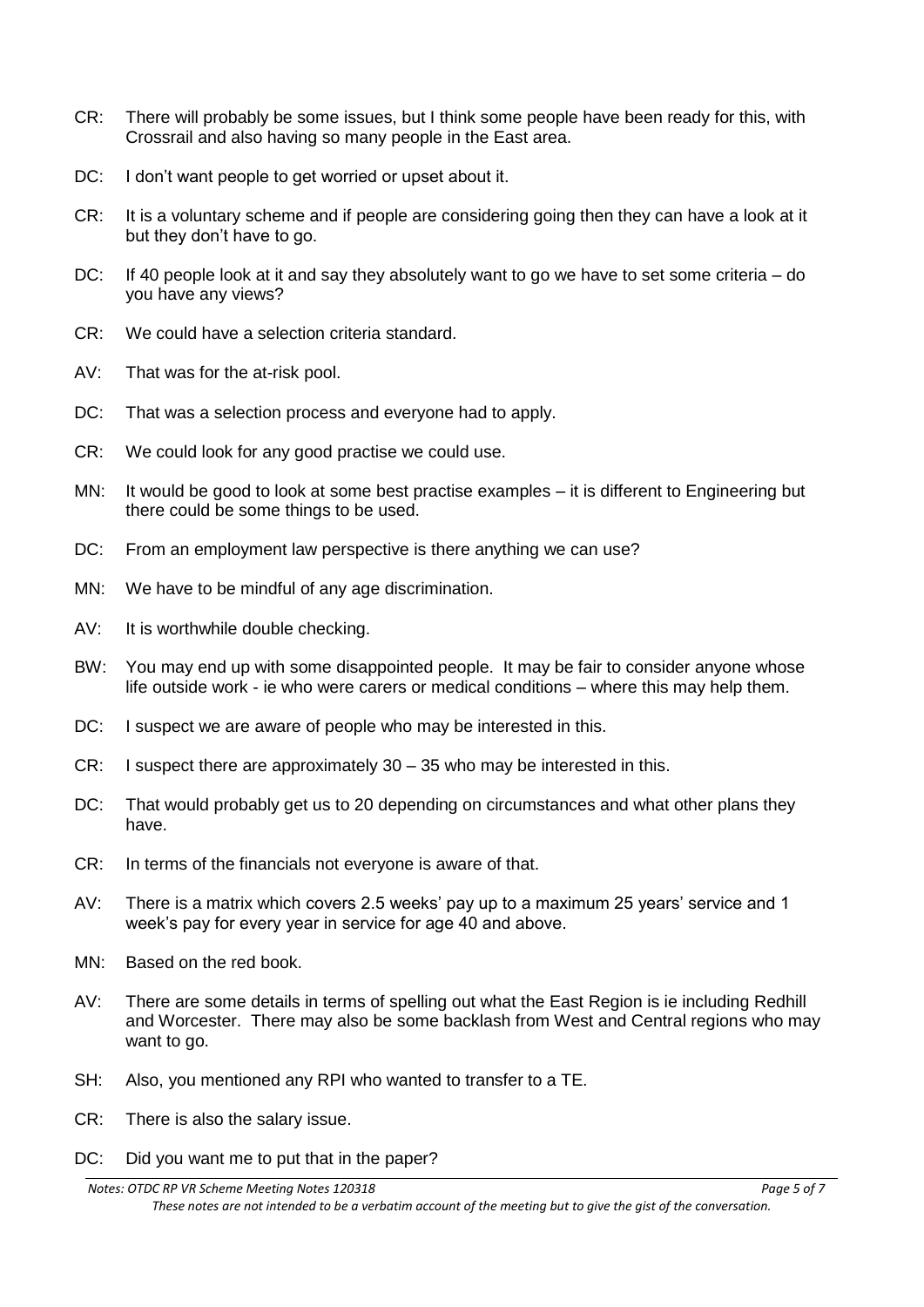- CR: It would be worthwhile as there might be people who were interested in it.
- DC: I do like the idea, as losing RPIs is generally less financially immediate than TEs.

We are happy to talk to people about their terms of transfer ie if it is under the PT&R scheme or they just transfer completely, depending on what they want to do.

BW: Thank you for that. We have some people on flexible working, so not sure what arrangements would be made for them.

Looking at the document when were you looking to do this?

- DC: Pretty much straight away.
- BW: There is a note about signing an Agreement, will you have a draft letter which will go out to people when they apply?

How do we ensure that anyone who has an ongoing grievance - for example - that is taken into account, and that there is some protection to make sure that is still dealt with?

- MN: That is a good point there is an agreement that this supersedes anything else going on ie Grievance, I will have to look at that.
- DC: We would look to wrap anything up.
- CR: The annual leave entitlement for the payment they received via the EU judgement and claiming average payment for annual leave days, I presume they would be entitled to that as annual leave finishes in March and is paid in June time?
- AV: That does need to be clarified.
- BW: Percentage wise and the ratio of staffing levels in the East compared to West and Central Regions, how does it compare?
- DC: It is a big team due to the East being a big Driver Only Operation.
- BW: You don't see this escalating into other areas?
- DC: No. I think it would be detrimental to do so.
- BW: That is reassuring.
- DC: If I was told we need to lose heads regardless it would affect us in West and Central regions.
- BW: Thank you.
- AV: You want to get this out as soon as possible do you have timescales to close up the expression of interest?
- DC: What do you want us to say within 2 weeks of us putting this out and we need to see you?
- CR: It would be helpful for us to speak to the Reps to explain the situation.
- DC: We will put it out next Monday 19<sup>th</sup> March 2018 and give people 2 weeks.